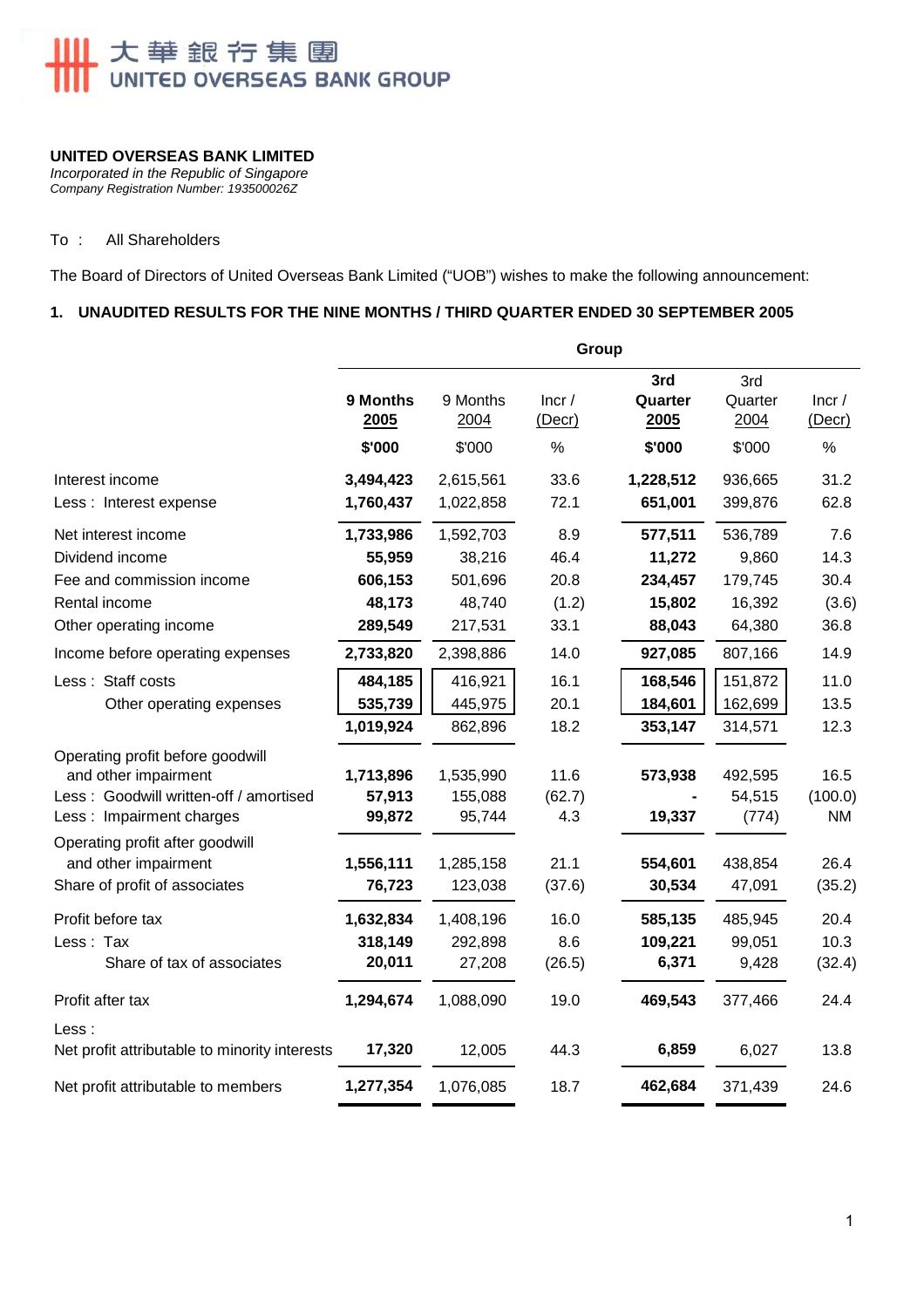# **2. SELECTED BALANCE SHEET DATA**

|                                                                                           | Group       |                         |             | <b>Bank</b> |                         |             |  |
|-------------------------------------------------------------------------------------------|-------------|-------------------------|-------------|-------------|-------------------------|-------------|--|
|                                                                                           | 30-Sep-05   | Restated ^<br>31-Dec-04 | 30-Sep-04   | 30-Sep-05   | Restated ^<br>31-Dec-04 | 30-Sep-04   |  |
|                                                                                           | \$'000      | \$'000                  | \$'000      | \$'000      | \$'000                  | \$'000      |  |
| <b>Assets</b>                                                                             |             |                         |             |             |                         |             |  |
| <b>Total Assets</b>                                                                       | 139,792,354 | 134,775,577             | 126,566,090 | 117,282,341 | 112,562,056             | 104,768,372 |  |
| Loans and advances including                                                              |             |                         |             |             |                         |             |  |
| trade bills to non-bank customers                                                         | 65,738,629  | 64,187,972              | 64,488,802  | 51,491,877  | 50,459,579              | 50,974,182  |  |
| <b>Liabilities</b>                                                                        |             |                         |             |             |                         |             |  |
| Deposits of non-bank customers                                                            | 83,340,816  | 78,950,708              | 77,373,127  | 65,833,844  | 62,286,475              | 60,290,059  |  |
| Total deposits including<br>banker deposits                                               | 111,289,524 | 107,144,805             | 100,501,428 | 94,193,981  | 90,151,507              | 83,766,490  |  |
| Subordinated debts (unsecured)                                                            |             |                         |             |             |                         |             |  |
| - Due after one year                                                                      | 5,725,851   | 5,676,766               | 5,744,099   | 5,643,443   | 5,592,809               | 5,662,585   |  |
| Other debts issued                                                                        |             |                         |             |             |                         |             |  |
| - Due within one year (secured) *                                                         | 876,556     | 925,366                 | 972,431     |             |                         |             |  |
| - Due within one year (unsecured)                                                         | 271,854     | 16,338                  | 16,906      | 271,854     | 16,338                  | 16,906      |  |
| - Due after one year (unsecured)                                                          | 471,277     | 517,489                 | 509,443     | 467,157     | 517,489                 | 509,443     |  |
| <b>Capital and reserves</b>                                                               |             |                         |             |             |                         |             |  |
| Issued and paid-up capital                                                                | 1,537,655   | 1,536,255               | 1,572,500   | 1,537,655   | 1,536,255               | 1,572,500   |  |
| Total shareholders' equity                                                                | 13,734,627  | 13,456,026              | 13,566,236  | 11,809,549  | 11,689,753              | 11,913,184  |  |
| Net asset value<br>Net asset value per ordinary share<br>based on issued share capital as |             |                         |             |             |                         |             |  |
| at end of the financial period $(\$)$                                                     | 8.93        | 8.76                    | 8.63        | 7.68        | 7.61                    | 7.58        |  |

^ Restated upon adoption of FRS39 on 1 January 2005.

\* These debts are issued by Archer 1 Limited, a special purpose entity ("SPE") of the Group, and secured by a floating charge on all the assets of the SPE.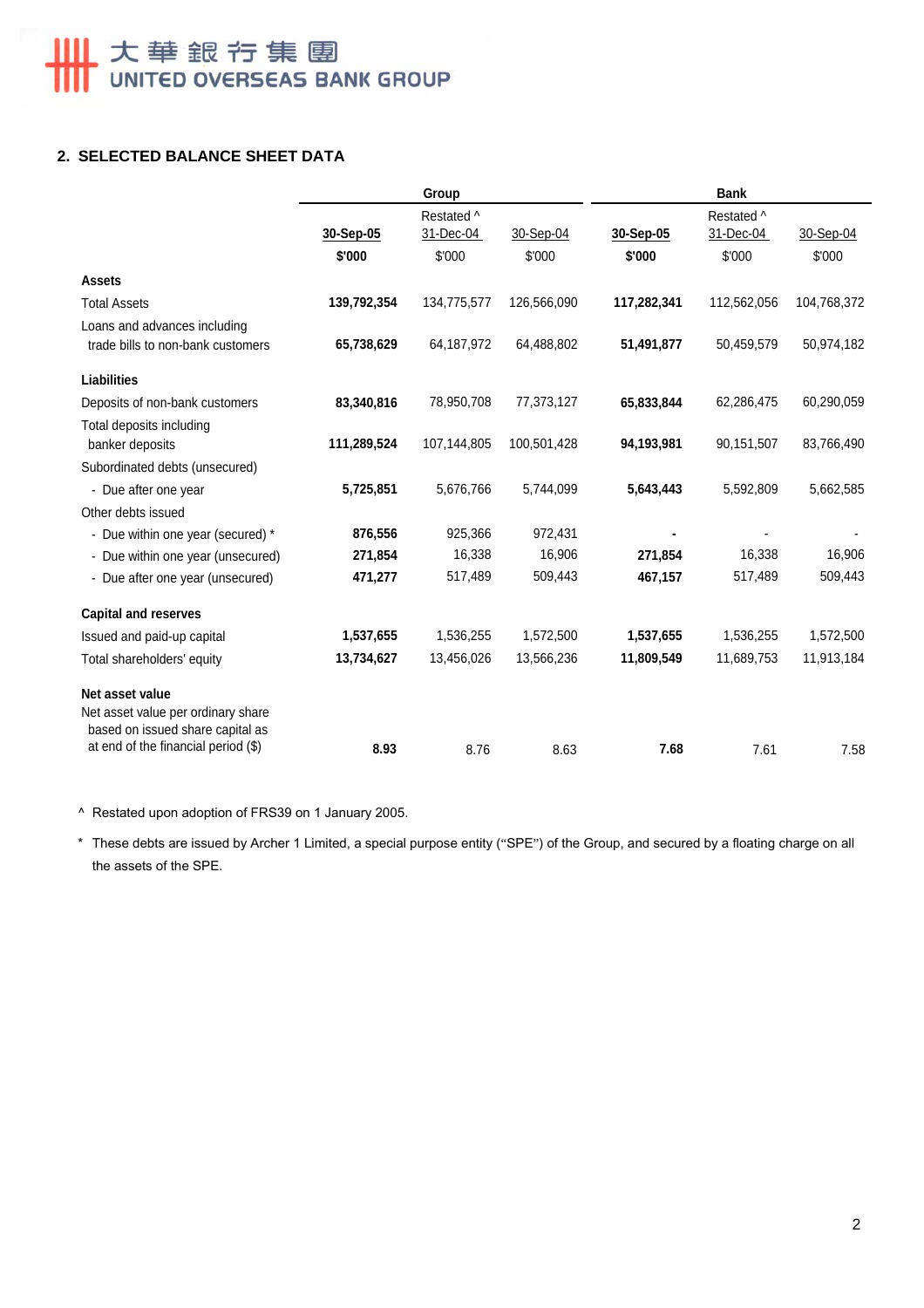# 大華銀行集團 UNITED OVERSEAS BANK GROUP

# **3. OTHER INFORMATION**

|                                                                                    | Group            |                  |                      |                        |                        |                         |
|------------------------------------------------------------------------------------|------------------|------------------|----------------------|------------------------|------------------------|-------------------------|
|                                                                                    | 9 Months<br>2005 | 9 Months<br>2004 | Incr/<br>(Decr)<br>% | 3rd<br>Quarter<br>2005 | 3rd<br>Quarter<br>2004 | lncr/<br>(Decr)<br>$\%$ |
| Depreciation (\$'000)                                                              | 104,742          | 89,734           | 16.7                 | 34,510                 | 32,450                 | 6.3                     |
| Annualised net profit as a percentage<br>of average total shareholders' equity (%) |                  |                  |                      |                        |                        |                         |
| - Including goodwill impairment                                                    | 12.5             | 10.7             | 16.8                 | 13.7                   | 11.0                   | 24.5                    |
| - Excluding goodwill impairment                                                    | 13.1             | 12.2             | 7.4                  | 13.7                   | 12.7                   | 7.9                     |
| Annualised earnings per share (cents)                                              |                  |                  |                      |                        |                        |                         |
| - Basic                                                                            | 110.8            | 91.3             | 21.4                 | 120.4                  | 94.5                   | 27.4                    |
| - Fully diluted                                                                    | 110.8            | 91.3             | 21.4                 | 120.4                  | 94.5                   | 27.4                    |

Details of new shares of the Bank are as follows:

|                                                                             | No. of new shares | No. of new shares           |              |  |
|-----------------------------------------------------------------------------|-------------------|-----------------------------|--------------|--|
|                                                                             | issued between    | that would have been issued |              |  |
|                                                                             | 1-Jul-05 and      | upon the exercise of all    |              |  |
| Particulars of Issue                                                        | 30-Sep-05         | outstanding options         |              |  |
|                                                                             |                   | At 30-Sep-05                | At 30-Sep-04 |  |
| Exercise of share options granted under<br>the UOB 1999 Share Option Scheme | 34,000            | 2,841,000                   | 3,494,000    |  |

# **4. REVIEW OF PERFORMANCE**

- (a) The financial statements have been prepared in accordance with Singapore Financial Reporting Standards ("FRS") and are presented in Singapore dollars. The new and revised FRS that are applicable to the Group with effect from 1 January 2005 and that have impact on the Group's financials are as follows:
	- i) FRS39 Financial Instruments: Recognition and Measurement
	- ii) FRS103 Business Combinations / FRS36 Impairment of Assets / FRS38 Intangible Assets
	- iii) FRS102 Share-based Payment
	- iv) FRS105 Non-current Assets Held for Sale and Discontinued Operations

FRS39 requires prospective application with the opening balances of the affected financial assets and financial liabilities as at 1 January 2005 to be restated and the resulting changes adjusted to the shareholders' equity. The restated 31 December 2004 balances in this announcement refer to the adjusted opening balances as at 1 January 2005 and are presented to facilitate comparison with the current period's balances.

Other than the above changes, the accounting policies and computation methods adopted in the financial statements for the first nine months of 2005 are the same as those adopted in the audited financial statements for the financial year ended 31 December 2004.

(b) The Group acquired Bank of Asia Public Company Limited and its subsidiaries ("BOA") on 27 July 2004. Accordingly, only two months of BOA's results were included in the Group's profit and loss account for the first nine months / third quarter of 2004.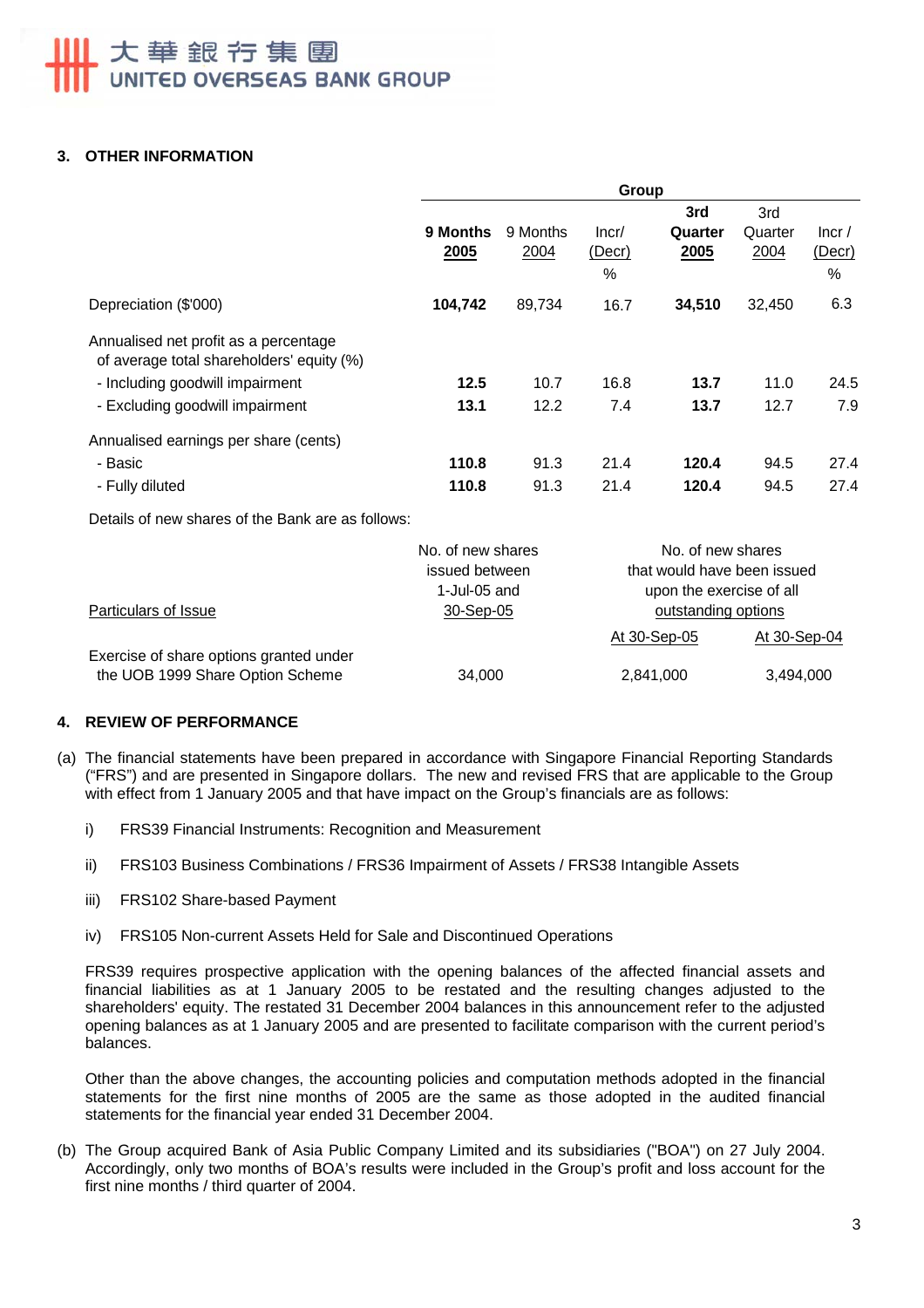# 大華銀行集團 UNITED OVERSEAS BANK GROUP

#### (c) 9 Months 2005 versus 9 Months 2004

- (i) The Group's net profit after tax ("NPAT") of \$1,277 million recorded for the first nine months of 2005 ("this year-to-date") was an increase of \$201 million or 18.7% over the \$1,076 million registered in the first nine months of 2004 ("last year-to-date"). The increase was mainly due to higher net interest income, higher fee and commission income, discontinuation of goodwill amortisation, and higher other operating income. These were partly offset by higher operating expenses, write-off of goodwill in respect of United Overseas Bank Philippines, and lower share of profit of associates. Excluding BOA's profit contribution, the Group's NPAT would have shown an increase of 16.2% over that of last year-todate.
- (ii) Total income increased \$335 million or 14.0% to \$2,734 million for this year-to-date from \$2,399 million for last year-to-date, primarily due to higher net interest income mainly from customer loans, higher fee and commission income mainly from fund management and investment-related activities, and net gain on trading securities, government securities and derivatives as against losses for last year-to-date. BOA contributed \$214 million to the Group's total income for this year-to-date, mainly on net interest income and fee and commission income. Excluding BOA's income, the Group's total income for this year-to-date would have increased 6.9% over that of last year-to-date.
- (iii) The Group's total operating expenses increased 18.2% to \$1,020 million for this year-to-date from \$863 million for last year-to-date attributed mainly to the acquisition of BOA. Staff costs increased 16.1% to \$484 million while other operating expenses increased 20.1% to \$536 million. Consequently, the expense-to-income ratio of the Group increased to 37.3% from 36.0% a year ago. Excluding BOA's operating expenses, the Group's total operating expenses would have shown a lower increase of 5.2% and the expense-to-income ratio would be lower at 34.8%.
- (iv) Total impairment charges increased \$4 million or 4.3% to \$100 million for this year-to-date, mainly due to lower write-back of collective impairment, partially offset by lower impairment charges on investment securities and loans.
- (v) Share of pre-tax profit of associates decreased 37.6% to \$77 million for this year-to-date compared to the \$123 million for last year-to-date. The decrease was mainly due to the cessation of equity accounting for United Overseas Land Limited with effect from 1 January 2005 following the divestment exercise.

#### (d) 3rd Quarter 2005 versus 3rd Quarter 2004

- (i) The Group's NPAT increased 24.6% to \$463 million in the third quarter of 2005 ("3Q05") from \$371 million in the third quarter of 2004 ("3Q04"). The increase was mainly due to higher fee and commission income, discontinuation of goodwill amortisation, higher net interest income and higher other operating income. These were partially offset by higher operating expenses and impairment charges in 3Q05.
- (ii) Total income increased 14.9% to \$927 million in 3Q05 from \$807 million in 3Q04, mainly due to higher fee and commission income largely from investment-related and fund management activities, net gain on trading securities, government securities and derivatives as against losses in 3Q04, and higher net interest income mainly from customer loans.
- (iii) The Group's total operating expenses increased 12.3% to \$353 million in 3Q05 compared to \$315 million in 3Q04. Staff cost increased 11.0% to \$169 million while other operating expenses increased 13.5% to \$185 million. Expense-to-income ratio improved to 38.1% in 3Q05 from 39.0% in 3Q04.
- (iv) Total impairment charges was \$19 million in 3Q05 as compared to a write-back of \$1 million in 3Q04, mainly due to the write-back of collective impairment in 3Q04, partially offset by lower impairment charges on loans in 3Q05.